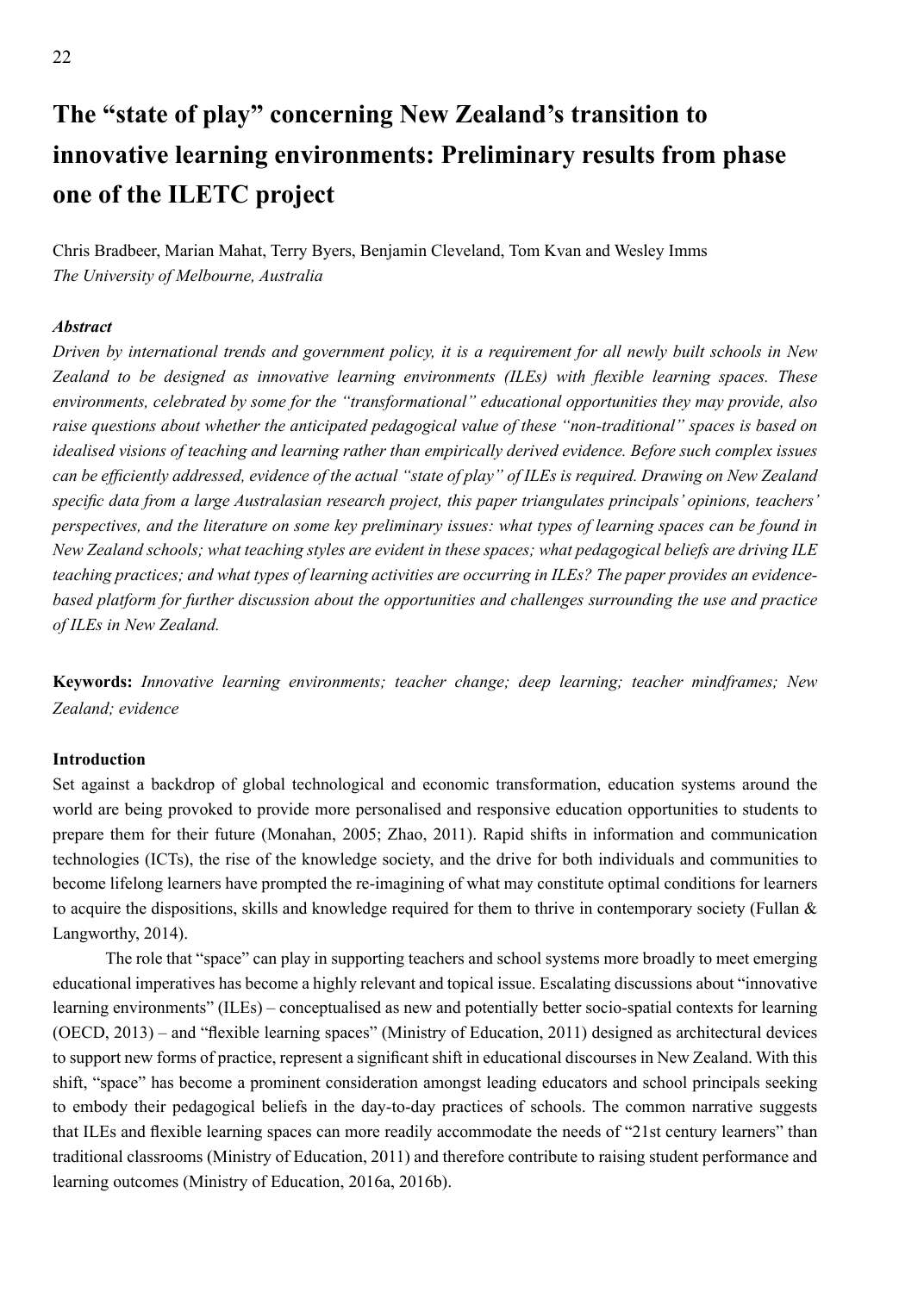This, however, is largely conjecture. Internationally, few empirical studies have explored correlations between the pedagogical opportunities presented by flexible learning spaces and student learning outcomes, and only a fraction of those have addressed causality when investigating the relationships between students' academic performance and the design of the physical environment (Byers, Imms, & Hartnell-Young, 2014). Some studies have documented changes in pedagogies following shifts from traditional classrooms to flexible learning spaces (e.g. Newton et al., 2012; Woodman, 2011; Woolner, Clark, Laing, Thomas, & Tiplady, 2014), yet the widespread investment in flexible learning spaces in New Zealand brings with it a substantive requirement for the development of deeper understandings about the relationships between pedagogy and space within the New Zealand context, that can lead to future decision making based on research and evidence.

To address this need, the University of Melbourne's Learning Environments Applied Research Network (LEaRN) team has initiated an Australian Research Council Linkage project called Innovative Learning Environments and Teacher Change (ILETC). ILETC brings together researchers in education, architecture and design, along with 15 partner organisations including the New Zealand Ministry of Education, to examine the support required to assist teachers to realise the possibility of space as a component of their pedagogic practice, and examine the impact of this "change" on student learning. It works from the assumption that there exists a multitude of "best practice" in this regard, but gaps exist that require strategies to overcome. ILETC will build an evidence-base of "what works" in terms of teacher transitioning to ILEs, design additional strategies to fill perceived gaps, and test this suite of strategies for effectiveness and applicability across the widest possible array of Australasian schools.

The initial stage of this project, beginning in August 2016, was to define substantively the research parameters around which subsequent phases of the project will be shaped. It aims to build evidence of the current state of play in terms of ILEs: how many of them are in use; of what type are they; are teachers perceived to be using them as planned; and are students learning in the ways that were expected? The conjecture mentioned previously is built around assumptions, rather than fact, concerning these questions. Frankly, we do not know how ILEs are distributed, the types of spaces that schools define as ILEs, what teaching styles are most prevalent in these spaces, if it is felt teachers are using them well or not, and if school leaders think these spaces are changing the type of learning students exhibit. This paper discusses New Zealand-specific results from this early "baseline evidence" stage of ILETC, which provides some preliminary findings on these topics. As a result, these findings begin to inform the relationship that exists between ILEs, and (1) teacher mind frames (what informs teachers' pedagogies in these spaces), and (2) student deep learning (the anticipated learning these spaces are designed to facilitate).

This paper is limited to reporting on trends emerging from this early stage of ILETC. More focused analyses will occur in due time. However, this reporting of early trends is, of itself, a significant advancement of existing knowledge. It directly addresses what Blackmore, Bateman, Loughlin, O'Mara, and Aranda (2011) lament as a paucity of evidence concerning the effect of learning spaces on student learning (p. iv). It is New Zealand-specific in a research field where international studies lack sensitivity to that country's cultural uniqueness (Ministry of Education, 2016a). Finally, it is teacher-practice focused, providing some baseline data that addresses the need to support teachers "...to develop their pedagogic repertoire while also being encouraged to explicitly consider the role of the physical environment as part of the planning process" (Ministry of Education, 2016a, p. 39).

#### **Core concepts**

As mentioned, data collection for this initial stage of ILETC was organised around four key concepts – ILEs, teaching styles, teacher mind frames, and student deep learning. The research team believed that adequate interpretation of these concepts existed in the literature, and as will be explained further in the research procedure section to follow, could be adapted to suit the survey and teacher workshop data collection instruments.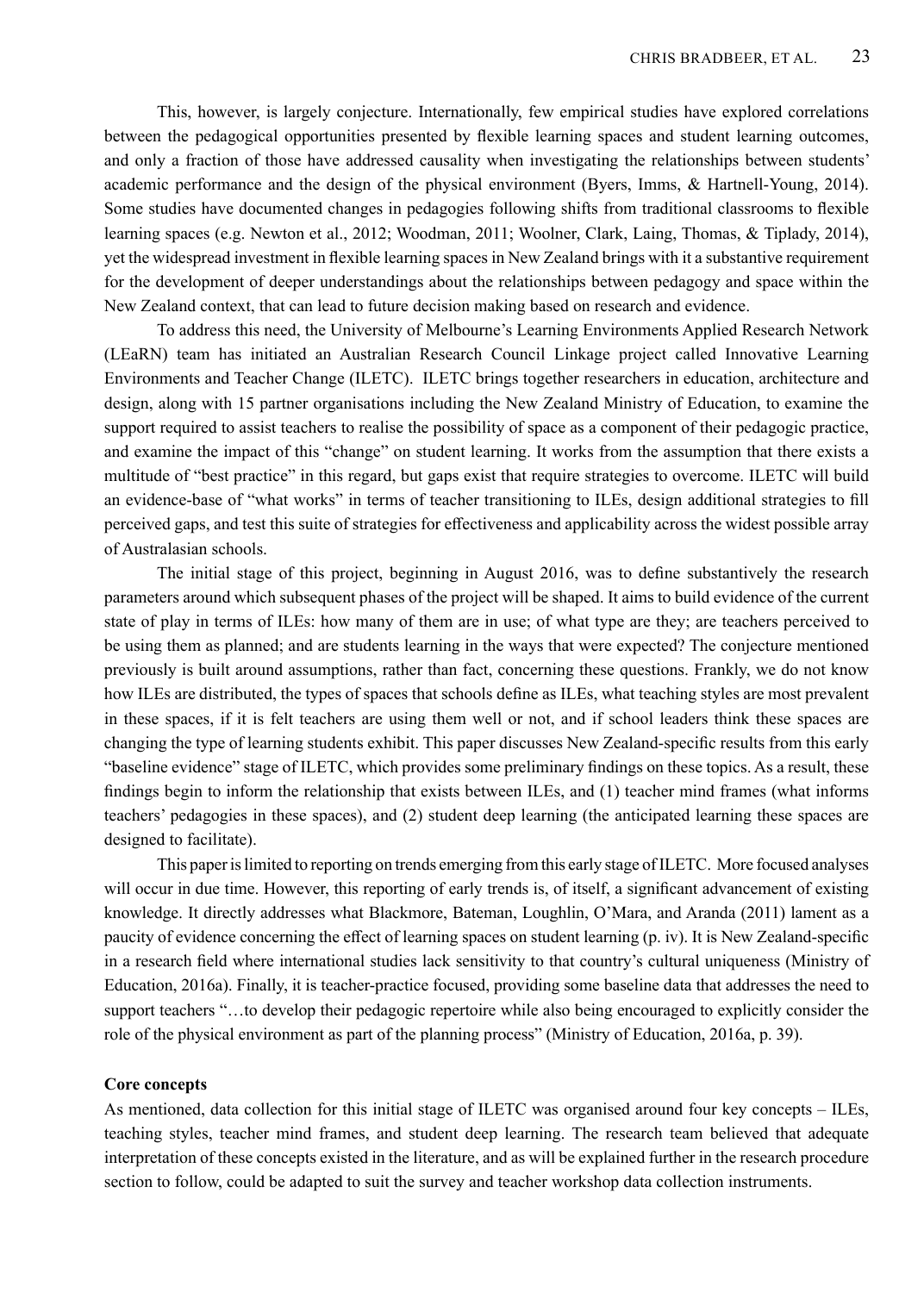#### *Innovative learning environments*

ILEs exist in a confusing array of designs, from huge open spaces to highly flexible arrangements of classrooms, corridors, student retreat spaces, "maker" spaces and much more. Dovey and Fisher (2014) conducted an international review of more than fifty award winning school designs, summarising their findings into five learning space design genres they labelled "types" (Figure 1). While no hierarchy is suggested, it is clear from Figure 1 that "openness" increases as one views the types from left to right. ILETC has adopted this concept for its study, noting that while they do not represent the entirety of learning spaces evident in all schools around the world (no summary could achieve this), these categories allow teachers and school leaders a framework for discussion of what would otherwise be a complex, ephemeral phenomenon.



Figure 1. Dovey and Fisher's (2014) learning spaces types, as adapted in Imms, Cleveland, and Fisher (2016).

#### *Teaching approaches*

Categorising styles of teaching is open to valid accusations of being overly prescriptive, of not accounting for changing practices over a period of time, and of attempting to simplify what is a very complex and ephemeral practice (Kolb & Kolb, 2005). For this study, however, the research question required only general perceptions and not detailed nuances of practice; the latter would be examined fully in later stages of the project. Figure 2 illustrates a typology determined to be suitable for this goal. It embraces activities ranging from whole-class to individual-student teaching practices, not dissimilar to the spatial types described earlier, and was supported by further research that focused specifically (like this question) on fundamental spatial settings for learning (Cleveland, Newton, Fisher, Wilks, Bower, & Robinson, 2016).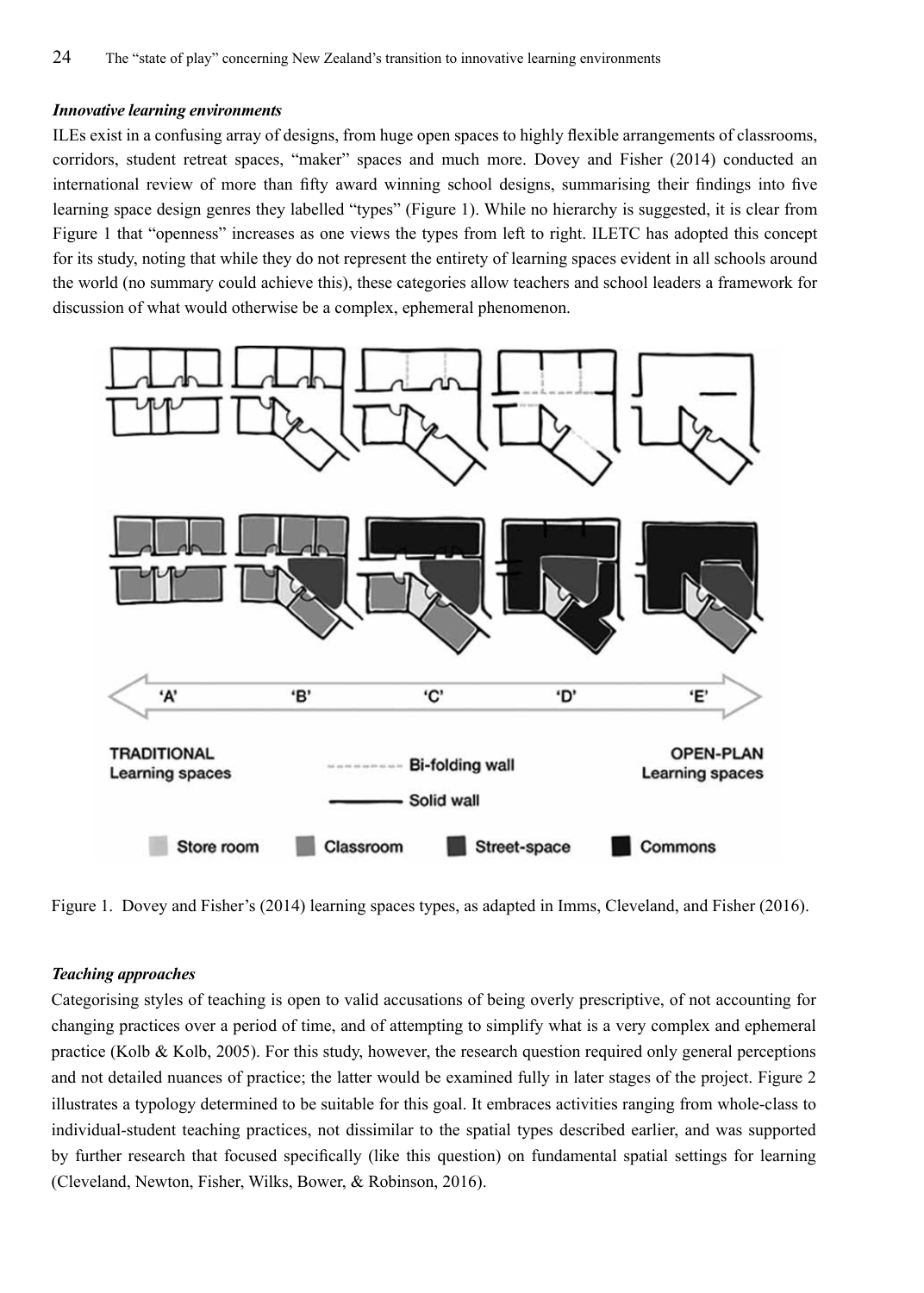1: Teacher facilitated presentation, direct instruction or large group discussion.

2: Teacher facilitated small group discussion or instruction.



3: Team teacher facilitated presentation, direct instruction or large group discussion.



4: Collaborative/shared learning, supported by teachers as needed.





#### *Teacher mind frames*

Hattie (2012) describes a teacher's mind frame as the mediating variable that directs how s/he (and school leaders) think and act when engaged in all aspects of teaching. As such, it provides a framework (but not a measure) for understanding the impact of a teacher's pedagogy on student learning. He presents eight mind frames, or ways of thinking, that underpin those actions and decisions of teachers and leaders which are likely to have significant impacts on student learning. The mind frames are drawn from the findings of his synthesis of over 800 meta-analyses (Hattie, 2009) and encapsulate the "belief that we are evaluators, change agents, adaptive learning experts, seekers of feedback about our impact, engaged in dialogue and challenge, and developers of trust with all, and that we see opportunity in error" (Hattie, 2012, p. 159). Participants were asked to respond to each statement (see below), reflecting their opinion on a four-point Likert scale of *Strongly agree, Agree, Disagree, and Strongly disagree.*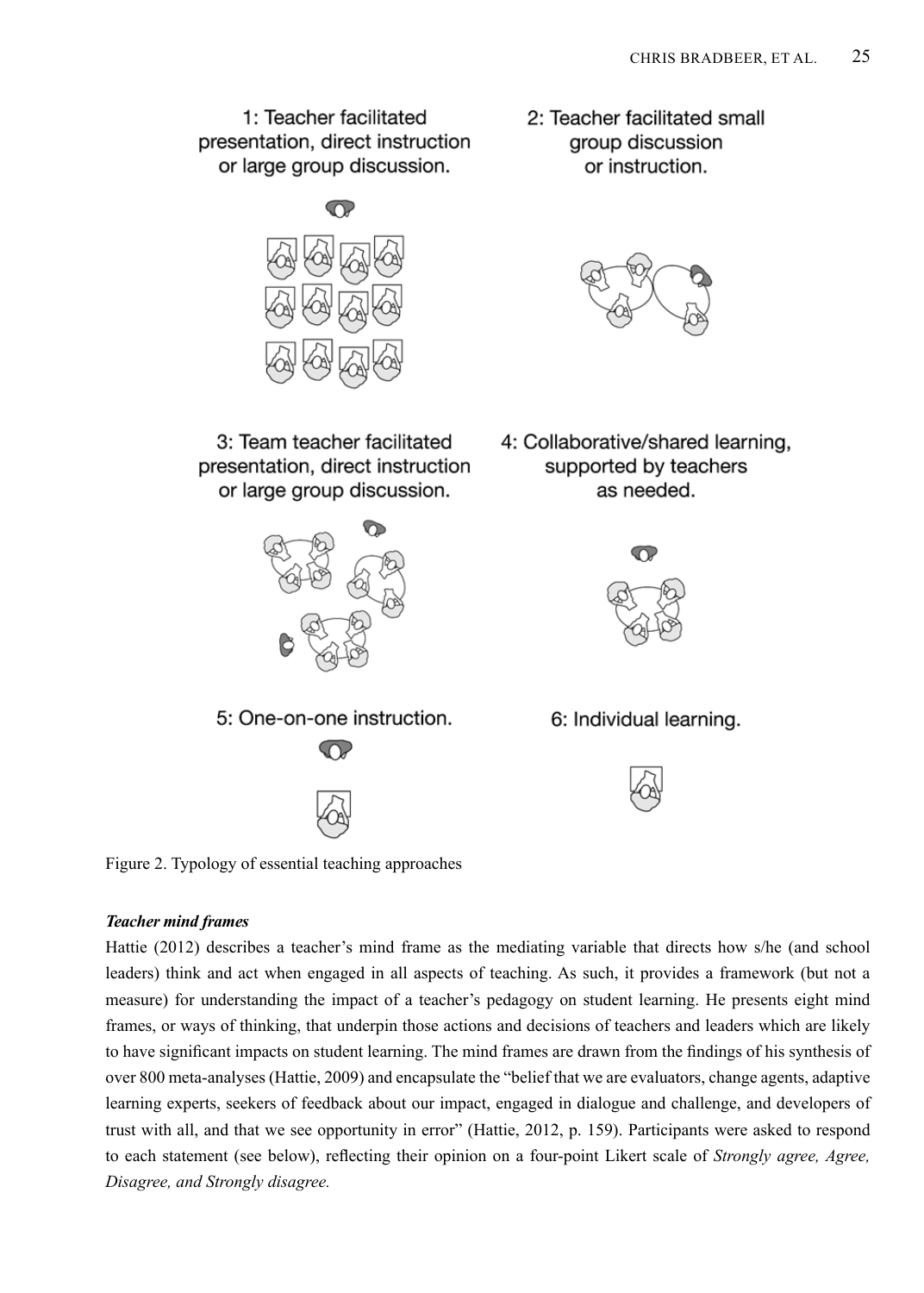#### *In my opinion, teachers at our school:*

- 1. Believe that their fundamental task is to evaluate the effect of their teaching on students' learning and achievement.
- 2. Believe that the success of students is based on what teachers do (or don't do).
- 3. Want to coach and model different ways of learning, rather than teaching.
- 4. See assessment as feedback about their impact.
- 5. Engage in dialogue, not monologue.
- 6. Enjoy a challenge and never retreat to just "doing their best".
- 7. Believe that it is their role to develop positive relationships in learning spaces and staffrooms.
- 8. Inform parents about the nature of learning.

## *Student deep learning*

Deep and surface learning approaches are established concepts in educational research literature (Beattie, Collins, & Mcinnes, 1997). Surface learning might be loosely described as "learning for a test", with arguably poor long-term knowledge retention or applicability to other concepts. Deep learning tasks, in comparison, are viewed as converging out of problem solving, learning based in authentic contexts, and accelerated by innovations in digital technologies (Fullan & Langworthy, 2014). The deep learning approach points towards learning for understanding. It is characterized by students who seek to understand the issues and interact critically with the contents of particular teaching materials, to relate ideas to previous knowledge and experience, examine the logic of the arguments and relate the evidence presented to the conclusions (Beattie et al., 1997). Learners employing the deep approach tend to join concepts, apply them to real life situations, or question conclusions (Lyke & Young, 2006), and are more likely to discuss and reflect upon the content as well as read related materials (Tait, 2009). Studies suggest that these students have better retention of information and apply it better than surface students do (Booth, Luckett, & Mladenovic, 1999; Ramsden, 1992).

The Learning Process Questionnaire (Biggs, 1987; Biggs, Kember, & Leung, 2004) measures deep and surface approaches to learning within the "systems theory" of student approaches to learning. Ten items from the Deep Approach Scale were selected for this study based on their relevance to the variables being examined. Because student approaches to learning are reported from the principal's point of view, one item from the scale (Item 19) was not included. For consistency with the teacher mind frame statements in the previous section, participants were asked to rate student deep learning characteristics (see below) on a four-point Likert scale of *Strongly agree, Agree, Disagree, and Strongly disagree.*

#### *In my opinion, students at our school:*

- 1. Find that at times studying makes them really happy and satisfied.
- 2. Try to relate what they have learned in one subject to what they learn in other subjects.
- 3. Feel that nearly any topic can be highly interesting once they get into it.
- 4. Like constructing theories to fit odd things together.
- 5. Work hard at their studies because they find the material interesting.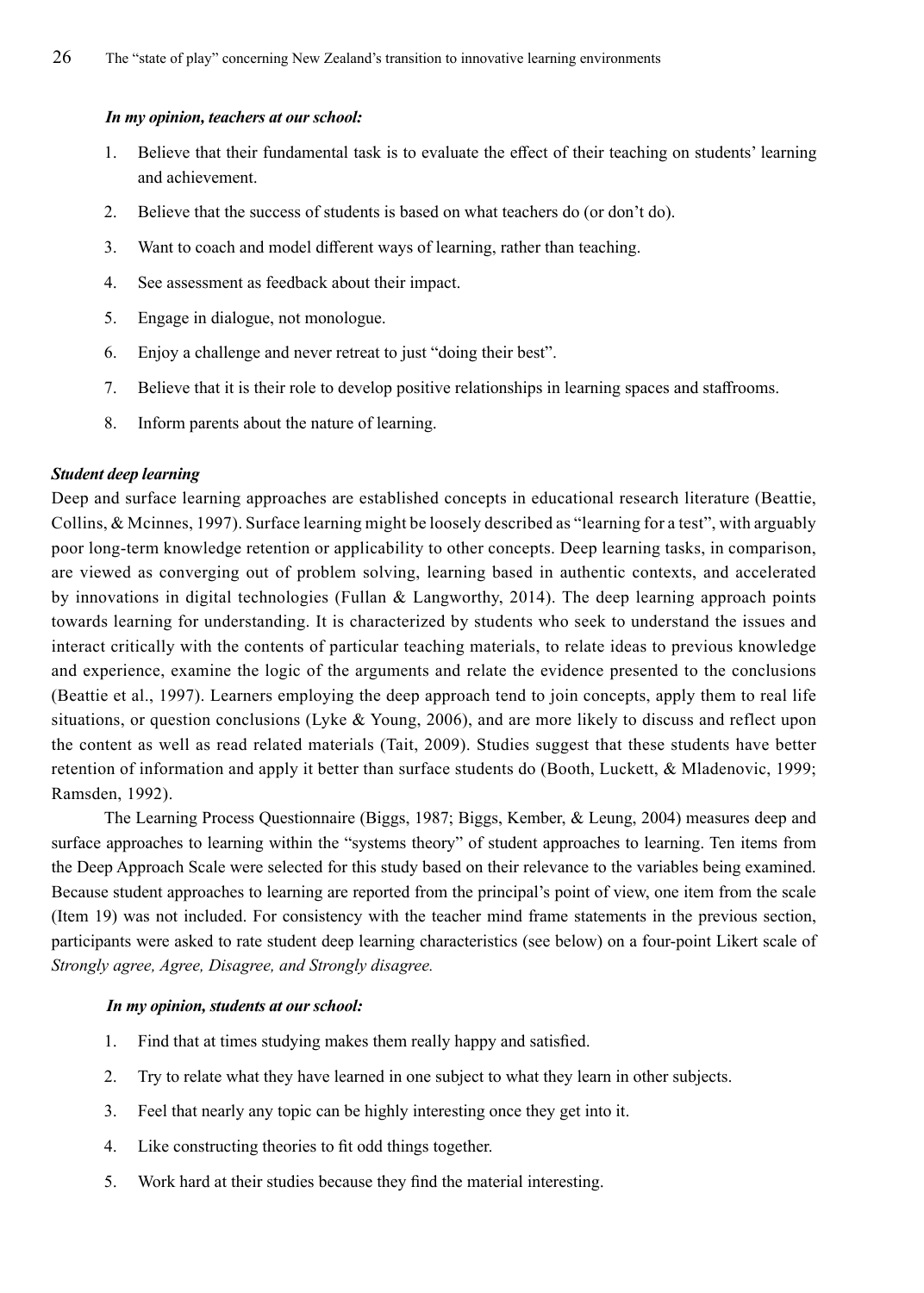- 6. Try to relate new material, as they are reading it, to what they already know on that topic.
- 7. Spend a lot of their free time finding out more about interesting topics which have been discussed in different classes.
- 8. Try to understand what the author means when reading a book.
- 9. Come to most classes with questions in mind that they want answering.
- 10. Like to do enough work on a topic so that they can form their own conclusions before they are satisfied.

#### **Research approach**

The ILETC project's overarching research question is: "Can altering teacher mind frames unlock the potential of innovative learning environments?" Divided into three phases, the first exploratory phase (18 months) sought to gather baseline data that test assumptions embedded in this question, and to build robust definitions of its core terms. Stage 2 (12 months) will develop and test strategies for helping teachers make the most of ILEs. Stage 3 (18 months) will be a quasi-experimental study to evaluate the impact of these strategies on student deep learning. A full description of ILETC is available at www.iletc.com.au.

This paper describes data collected during the earliest stage (final quarter of 2016) of Phase 1 of the ILETC project. Two research approaches were utilised. The first was a short survey to school leaders (principals and leading teachers), which sought their perceptions of (a) the type and percentage of spaces that exist in their school; (b) the types of teaching approaches most prevalent in their schools; (c) the mind frames that informed those teaching approaches; and (d) the types of learning they believed was occurring in those spaces. The second approach was a suite of teacher workshops. Utilising a design thinking strategy, these addressed the same topics described above. Only data obtained from the workshops conducted in Auckland and Christchurch are used in this report.

#### *Sampling*

The survey drew on a population of over 6,000 schools (including the whole population of 2,529 schools in New Zealand) operating under the umbrella of ILETCs Partner Organisations. The teacher workshops, each limited to about 40 participants, utilised a convenience sampling approach that was significantly dictated by geographic convenience.

#### *Collecting data via the survey*

The survey was intended to obtain broad baseline data from school leaders. Their perceptions concerning affective variables such as teaching styles, mind frames, and deep learning were considered valid, in that over a wide sample these would indicate trends to either reject or affirm assumptions associated with the research question.

Five questions addressed the survey's independent variable, which were discussed in the introductory section of this paper. Table 1 lists those variables with their associated question to participants.

#### *Collecting data via the regional workshops*

The workshops were developed to gain an understanding of how teachers defined and understood the concepts of deep learning and teacher mind frames, and how these were seen to relate to their physical learning environment. For all the workshops, a "design thinking" strategy was used to build a suite of activities addressing these issues. Design thinking is increasingly being utilised in research scenarios where information is required from participants that moves them from the known to explore the unknown. Design thinking approaches involve team-based generative collaborative activities to test assumptions, explore beliefs and frame problems (Kimbell, 2009). While there is no consensus yet on the theory of design and the definition of design thinking, for the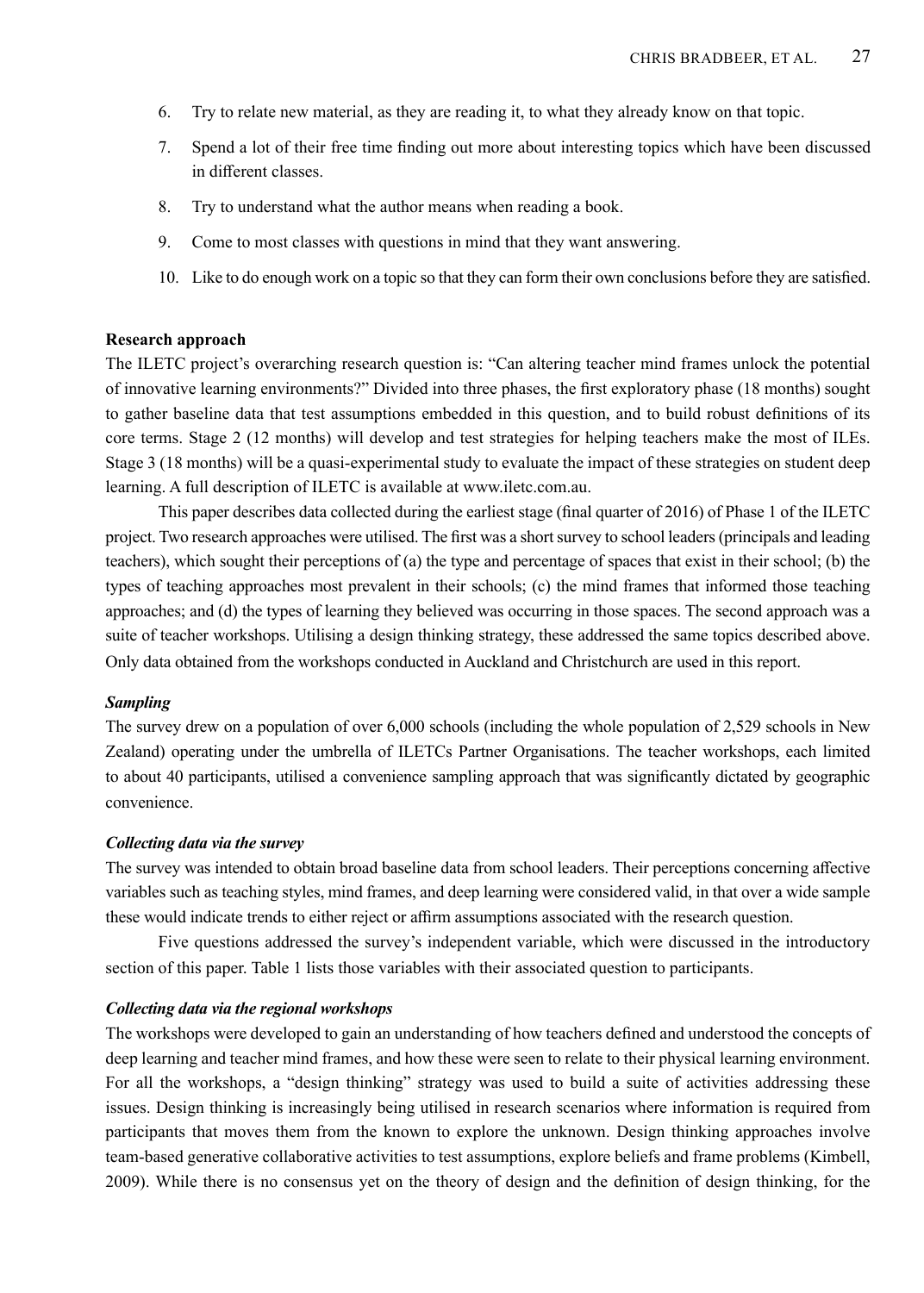purpose of the ILETC project design thinking is being defined as the connection and integration of useful knowledge from many domains in ways that facilitate insights into the problems and purposes of the present (Buchanan, 1992). In practice, this means linking theory and practice to develop creative, highly participatory activities with the intention of examining a specific research question relevant to the project. The development of the design-thinking format sought to capture the rich data of teachers' lived experiences and their insights, as revealed through reflective activities. The workshop format also provided a useful experience for participants by structuring activities that provided insights into the experiences of others, enabled individual reflection and prompted further contemplation of problems/solutions through group discussion and rumination.

Table 1. Survey questions

| <b>Variable</b>                  | <b>Survey question</b>                                                                                                                                                                                                                                                                      |
|----------------------------------|---------------------------------------------------------------------------------------------------------------------------------------------------------------------------------------------------------------------------------------------------------------------------------------------|
| Type of physical learning spaces | Of the five types of learning spaces illustrated below, please indicate<br>the percentage of each type that is prevalent in your school. Please<br>ensure that your answers total 100 percent.                                                                                              |
| Teaching in these spaces         | Of the six teaching approaches illustrated below, please indicate the<br>percentage of time devoted to each approach in your school. Please<br>ensure that your answers total 100 percent.                                                                                                  |
| Learning potential               | How well does the following meet the needs of student learning in<br>your school, in terms of your school's desired pedagogy? (8 items: wi-<br>fi, mobile devices, display technologies, physical 2D and 3D displays,<br>hands-on resources, furniture, re-configurable floor space areas). |
| Teacher beliefs                  | Please indicate the most appropriate response for each statement,<br>reflecting your personal opinion. (8 items. Four-point Likert scale, from<br>strongly disagree to strongly agree).                                                                                                     |
| Student learning approaches      | Please indicate the most appropriate response for each statement,<br>reflecting your personal opinion. (10 items. Four-point Likert scale,<br>from strongly disagree to strongly agree).                                                                                                    |

The central aim of these workshops was to test the research hypotheses and key assumptions of the project to inform subsequent data collections. Participants modelled classrooms with craft materials, organized ideas on "post-its", made mind maps, created and compared made-up teacher characters, and role-played with toy figures. These creative methods of making knowledge visible provided participants with a chance to personally reflect and create something tangible, that they could then speak to as a group. This provided a natural catalyst for the countless stories being shared, lessons learned and tips being discussed (see, for an example, McEntee et al., 2016).

The workshop in Auckland focused on *Mind frames and belief systems: Learning from ideals and teaching practices*. Participants worked in small groups to explore how teachers' beliefs about learning affect teaching. These small group discussions illustrated challenges teachers face, what they were doing to overcome them, and provided an opportunity to discuss what they need to support their ideal teaching practice.

The Christchurch workshop focused on *Deep learning and ILEs: Learning from deep learning experiences in the learning space*. Participants worked in small groups to describe what deep learning is and model the learning scenarios in which this takes place. This workshop encouraged participants to discuss what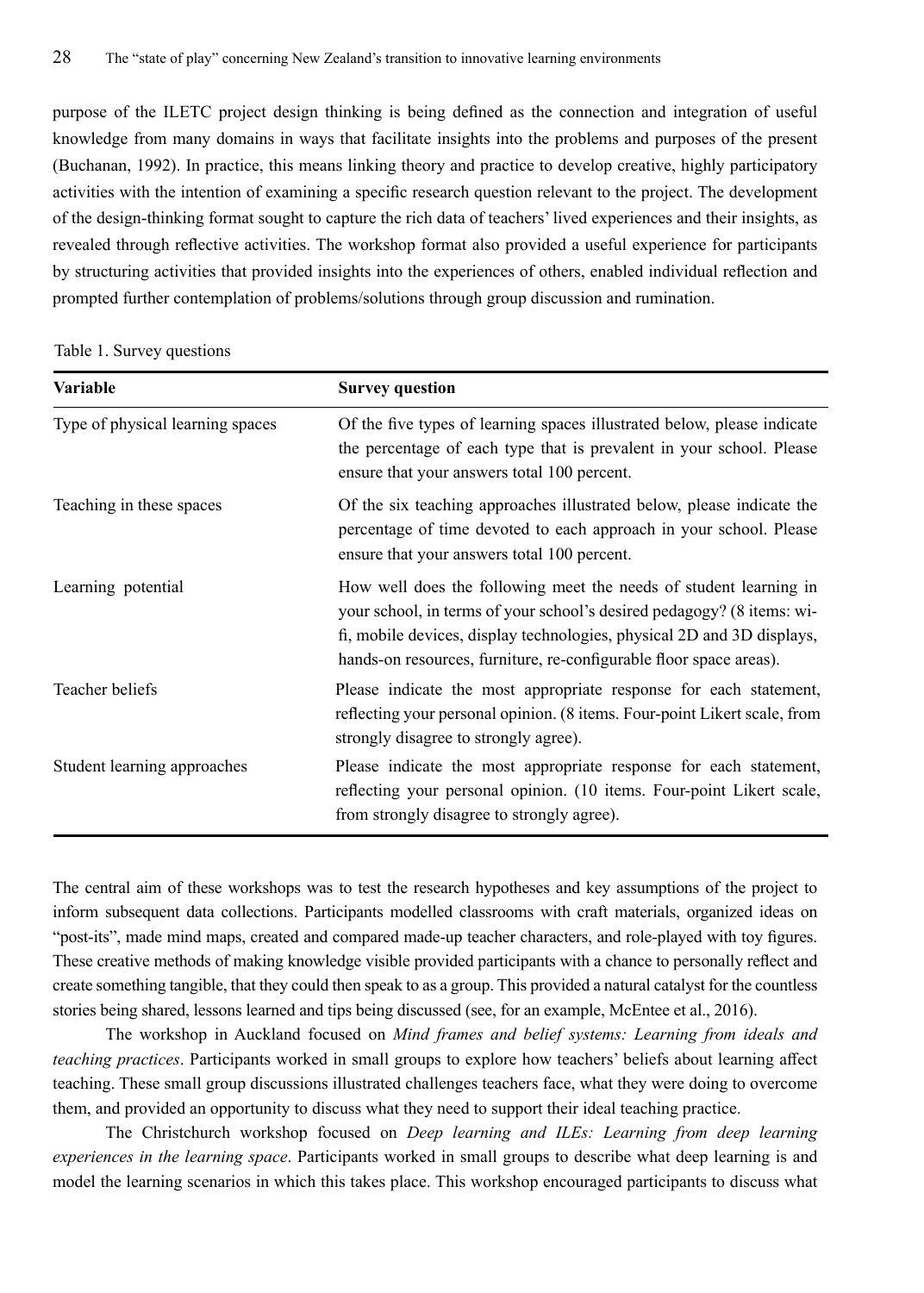deep learning is, inspired an increased awareness of how deep learning is supported, and allowed them the opportunity to share how their classroom space currently supports or could better support deep learning.

## *Data analysis*

Survey data was collated into distribution and frequency tables. Further in-depth analyses including factor analysis, analysis of variances (ANOVA, MANOVA), t-tests and correlation analyses were conducted on subsequent data sets. The latter analyses are not fully reported in this paper; for the purpose of testing if the assumptions being carried into the ILETC project had any substance, and to indicate emerging trends in the data relevant to the New Zealand cohort, the non-inferential analyses were considered to be adequate. A more developed statistical analysis will be published in a forthcoming paper.

Workshop data utilised a traditional qualitative data analysis approach, including coding, identification of themes, triangulation, model building and theory linkage (LeCompte & Preissle, 1993). It should be noted that existing design thinking approaches required some modification to ensure that categorical data was collected from the sessions, to allow for this analysis. Collecting participant responses via coloured post-it notes, photographs of assemblages, and short written responses served this need.

#### **Findings**

## *Participants*

In regard to the survey, a profile of the 337 New Zealand schools that participated in this initial ILETC survey is provided in Table 2. This self-selecting sample represented 13.3% of all New Zealand schools.

In regard to the teacher workshops, a profile of the participants is provided in Table 3. Of the total of 99 participants, teachers and school leaders were approximately equal in terms of representation.

The method of sampling was not supportive of any claim that this was a representative sample of all New Zealand schools. However, the large sample size and relative distribution across regions allows for the reasonable assumption that the data is indicative of trends in this region.

#### *What learning environment types exist in New Zealand schools?*

Within the survey sample, Type A and Type B spaces (see Figure 1) account for approximately 56% and 12% respectively of the learning environments identified by 337 respondents. Participants who indicated that their school learning environments were predominately of these types were typically from well-established Primary or Contributing schools in primary urban areas (not surprising, given both these school types represented the highest proportion in this sample). These participants indicated that their schools had little or no spaces that reflected the arrangement of any other spatial types.

The sample indicated a small relative occurrence of Types D (8%) and E (16%) spaces. Schools with a significant proportion of Types D and E spaces were those recently constructed. Typically, the schools in this sample were either classified by the New Zealand Ministry of Education as either Full Primary, Contributing and Secondary schools, found in primary urban areas (but again, this stems from high participation in this sample). There was a small number of Secondary schools that indicated a significant predominance of Types D and E spaces. Like the Primary and Contributing schools, these were typically located in primary urban areas. Traditional classrooms with flexible walls and breakout space (Type C) accounted for the least of learning spaces (7%) in NZ schools.

## *What teaching styles exist in New Zealand schools?*

Data collected from the sample of 337 schools showed that teachers spent most of their time in small group discussions (Typology  $2 - 30\%$ ), followed by explicit teacher-led instruction (Typology  $1 - 23\%$ ). Typology 4 (collaborative learning) and Typology 3 (team teaching) accounted for 21% and 7% of teachers' instruction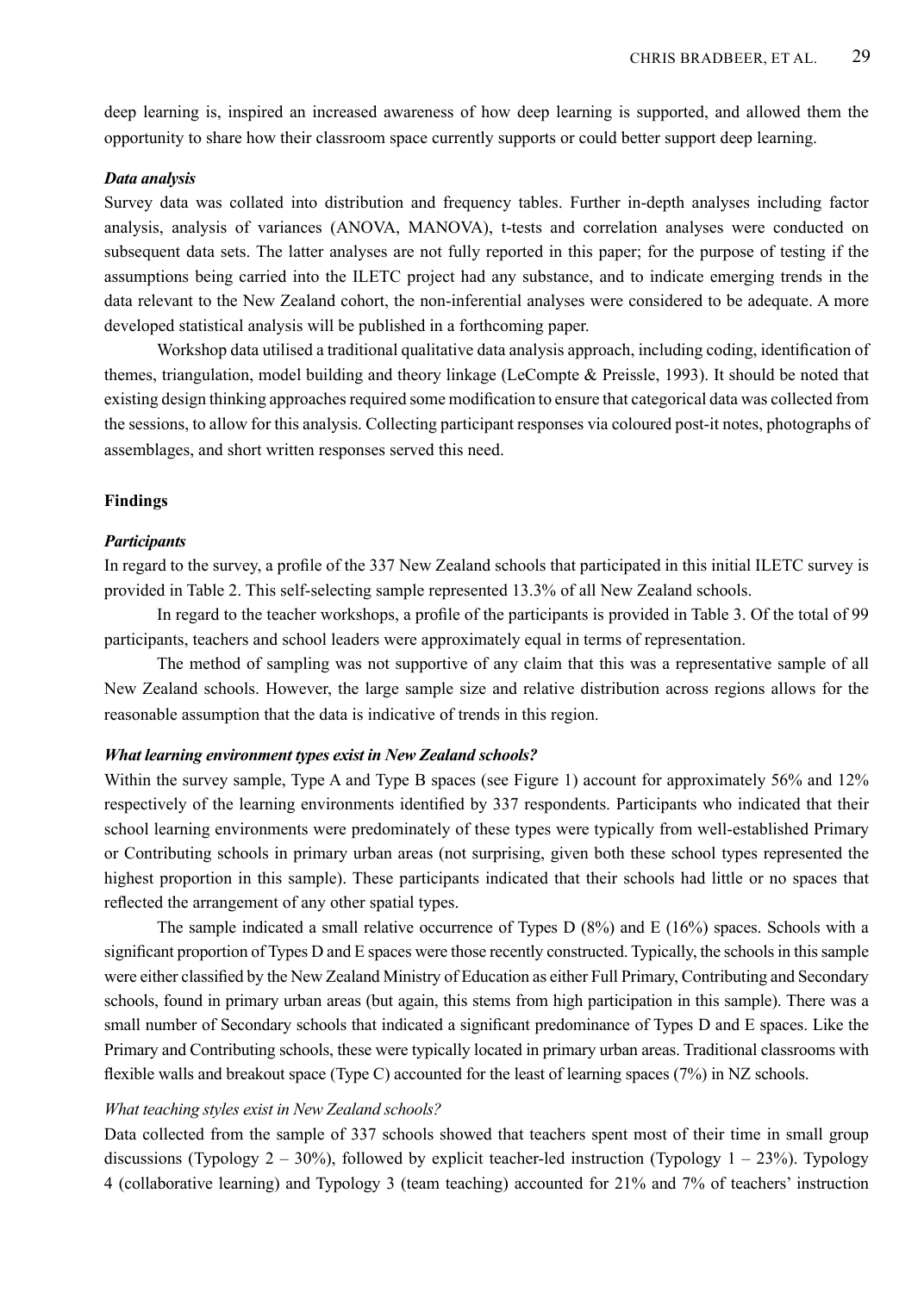Table 2. Survey participant and school characteristics

| Participants                                                   | $\mathbf n$      | $\frac{0}{0}$  |
|----------------------------------------------------------------|------------------|----------------|
| Principals                                                     | 286              | 85             |
| Teachers                                                       | 28               | 8              |
| Others                                                         | 23               | 7              |
| Total                                                          | 337              | 100            |
| <b>School Type</b>                                             |                  |                |
| Primary (Full) <sup>1</sup>                                    | 138              | 41             |
| Contributing <sup>2</sup>                                      | 109              | 32             |
| Intermediate                                                   | 20               | 6              |
| Secondary <sup>3</sup>                                         | 56               | 17             |
| Combined (composite)                                           | 13               | $\overline{4}$ |
| Special                                                        | $\mathbf{1}$     | ${\approx}0$   |
| Other                                                          | $\boldsymbol{0}$ | $\mathbf{0}$   |
| Unable to determine                                            | $\theta$         | $\mathbf{0}$   |
| Total                                                          | 337              | 100            |
| <b>School location</b>                                         |                  |                |
| Urban area                                                     |                  |                |
| Main urban area                                                | 218              | 65             |
| Minor urban area                                               | 37               | 11             |
| Rural area                                                     | 59               | 18             |
| Secondary urban area                                           | 17               | 5              |
| Not applicable                                                 | 6                | 1              |
| Total                                                          | 337              | 100            |
| Type of Māori Medium Education School                          |                  |                |
| Māori medium school                                            | 2                | 9              |
| Mixed Māori language in education school                       | 7                | 29             |
| School with some students in Māori medium education            | 8                | 33             |
| School with some students in mixed Māori language in education | 7                | 29             |
| Total                                                          | 24               | 100            |

1 Primary (full) – Up to age 12

 $2$  Contributing – Up to age 10

<sup>3</sup> Secondary refers to a compilation of years 7-10, 7-15 and 9-15 schools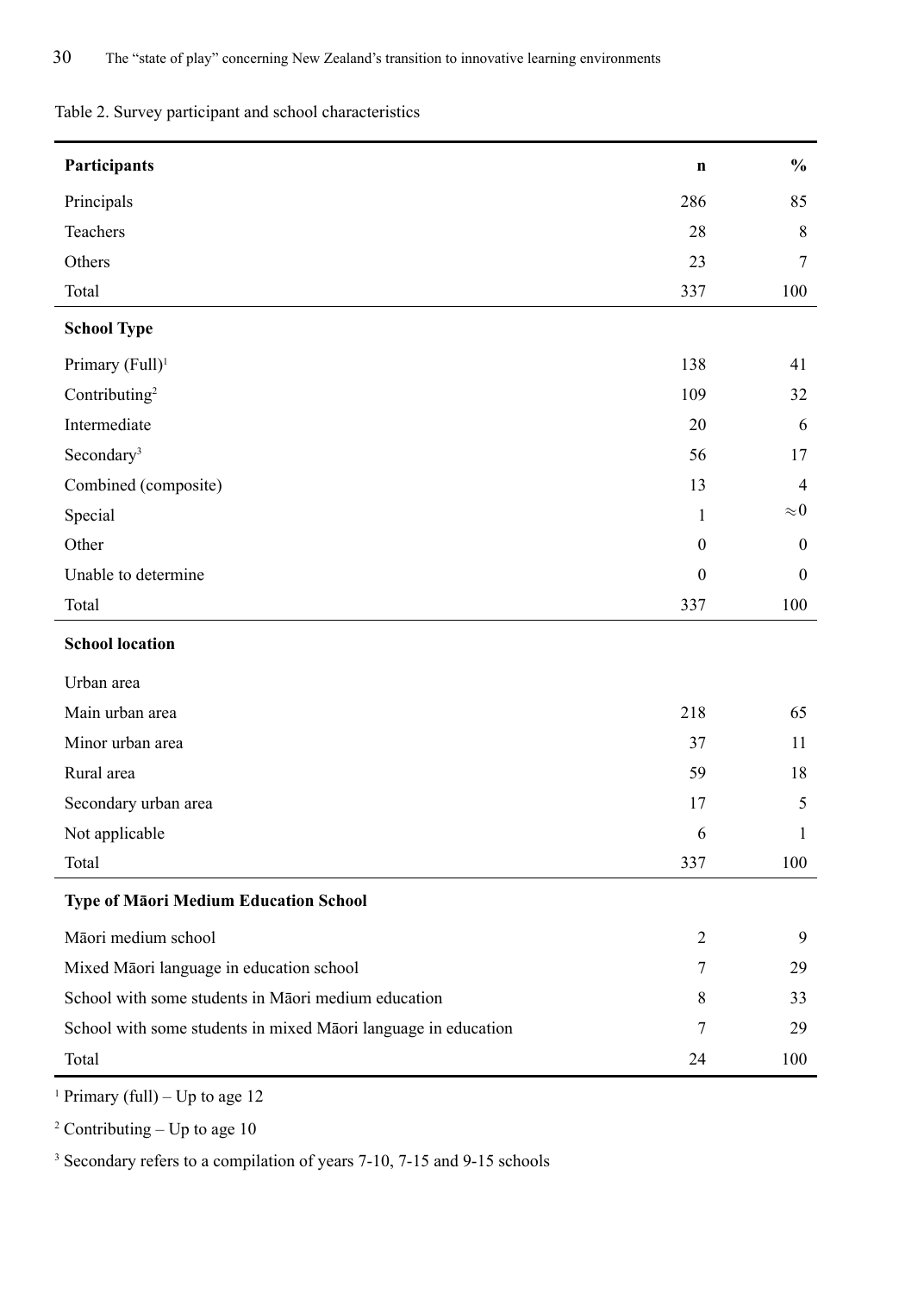|                               | <b>Auckland</b>  |               | Christchurch     |               |
|-------------------------------|------------------|---------------|------------------|---------------|
| Participants                  | $\mathbf n$      | $\frac{0}{0}$ | $\mathbf n$      | $\frac{0}{0}$ |
| Principals (Assistant/Deputy) | 14               | 31.1%         | 19               | 43.2%         |
| Teachers                      | 25               | 55.6%         | 17               | 38.6%         |
| Other                         | 6                | 13.3%         | 7                | 15.9%         |
| Not given                     | $\mathbf{0}$     | $0.0\%$       | $\mathbf{1}$     | 2.3%          |
| Total                         | 45               | 100.0%        | 44               | 100.0%        |
| <b>School Type</b>            |                  |               |                  |               |
| Primary (Full) <sup>1</sup>   | 13               | 27.7%         | 19               | 43.2%         |
| Contributing <sup>2</sup>     | 17               | 36.2%         | $\overline{c}$   | 4.6%          |
| Intermediate                  | 6                | 12.8%         | 8                | 18.2%         |
| Secondary <sup>3</sup>        | $\overline{c}$   | 4.3%          | 6                | 13.6%         |
| Combined (composite)          | $\sqrt{2}$       | 4.26%         | 3                | 6.8%          |
| Special                       | $\boldsymbol{0}$ | $0.00\%$      | $\boldsymbol{0}$ | $0.0\%$       |
| Other                         | $\overline{4}$   | 12.8%         | 5                | 11.4%         |
| Unable to determine           | 1                | 2.1%          | 1                | 2.3%          |
| Total                         | 45               | 100.0%        | 44               | 100.0%        |
| <b>School Location</b>        |                  |               |                  |               |
| Metropolitan                  | 45               | $100.0\%$     | 36               | 81.8%         |
| Regional                      | $\boldsymbol{0}$ | $0.0\%$       | $\overline{2}$   | 4.6%          |
| Unable to determine           | $\boldsymbol{0}$ | $0.0\%$       | 6                | 13.6%         |
| Total                         | 45               | $100.0\%$     | 44               | $100.0\%$     |

Table 3. Workshop participant and school characteristics

1 Primary (full) – Up to age 12

 $2$  Contributing – Up to age 10

<sup>3</sup> Secondary refers to a compilation of years 7-10, 7-15 and 9-15 schools

time respectively. Only a small proportion of class instruction time was spent on one-on-one (7%) and individual learning (9%).

## *What teacher mind frames are evident in New Zealand schools?*

The survey asked participants to describe the degree to which teachers in this sample exhibited Hattie's mind frame characteristics (2012) as described earlier in this paper. These perceptions were provided by participants across a strongly agree to strongly disagree continuum. A combination of averaged responses with application of 95% confidence intervals showed a degree of consistency in the data (Figure 3), indicating that respondents perceive teacher mind frames as relatively positive in these schools.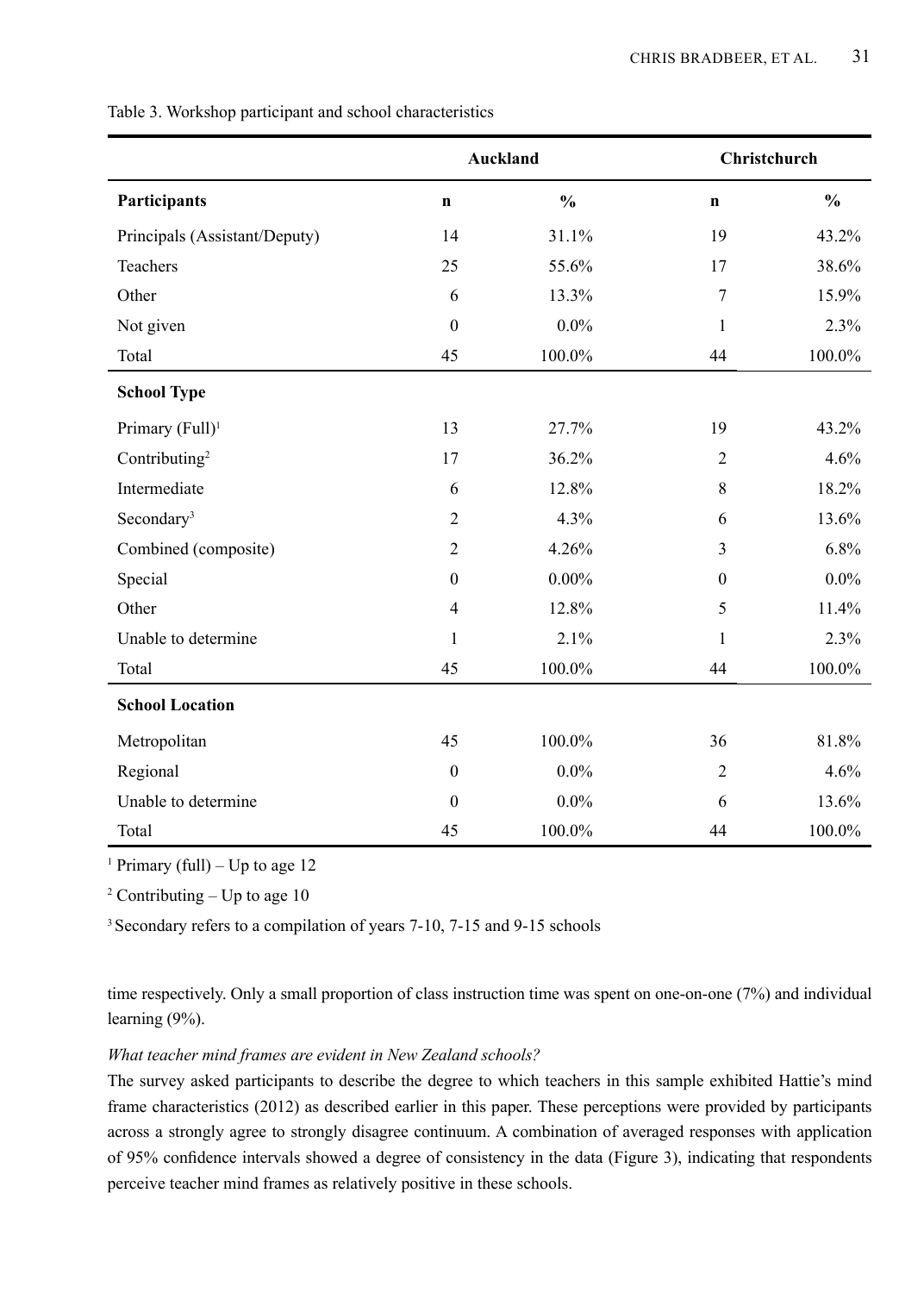

Figure 3. Teacher mind frames  $(n = 337)$ 

At the workshop in Auckland, participants worked in groups to develop a teacher persona based on their past experiences. Following the group discussion, teachers worked individually to reflect on the belief statements of an exemplary teacher as well as statements that best describe their day-to-day teaching. Participants also reflected on the type of learning spaces which contribute the most and least to their teaching practices. Participants were asked to rate belief statements that represent what an exemplary teacher and practice statements that represent what he/she would typically do in the learning space. Each statement represents a possible belief or practice continuum within each of the eight mind frames articulated by Hattie (2012). There are no right or wrong statements.

In the main, participants' beliefs seemed to be aligned with their practices. Marked differences could be seen in participants' responses to the belief and practice statements for Mind frame 2, that is the belief and practice that the success of students is based on what teachers do (or don't do). One participant explained the difference as: "Yes, I believe all students can be challenged but when I teach I tend to think about how I can make it more engaging and fun. Putting it more on my way than the kids." The primary cause for this difference, according to the same participant is that: "My mindset – being in a single cell classroom – tending to go back to teacher teaching the kids."

## *What deep learning characteristics are exhibited by students in New Zealand schools?*

The survey asked school leaders the degree to which they believed students in their schools engaged in deep learning, as defined by Biggs et al. (2004) and described earlier in this paper. A combination of averaged responses (within the 95% confidence intervals) revealed consistency within the participating sample. Across a strongly disagree to strongly agree continuum, school leaders perceived a positive prevalence of most deep learning characteristics. Overall, the sample agreed with the proposition that students in this sample of New Zealand schools experienced those learning experiences that made them "really happy and satisfied" and could "relate new material to what they already knew on that topic". The sample also agreed that their students often "work hard because they are finding the material interesting" and try to "understand what the author means when reading" text.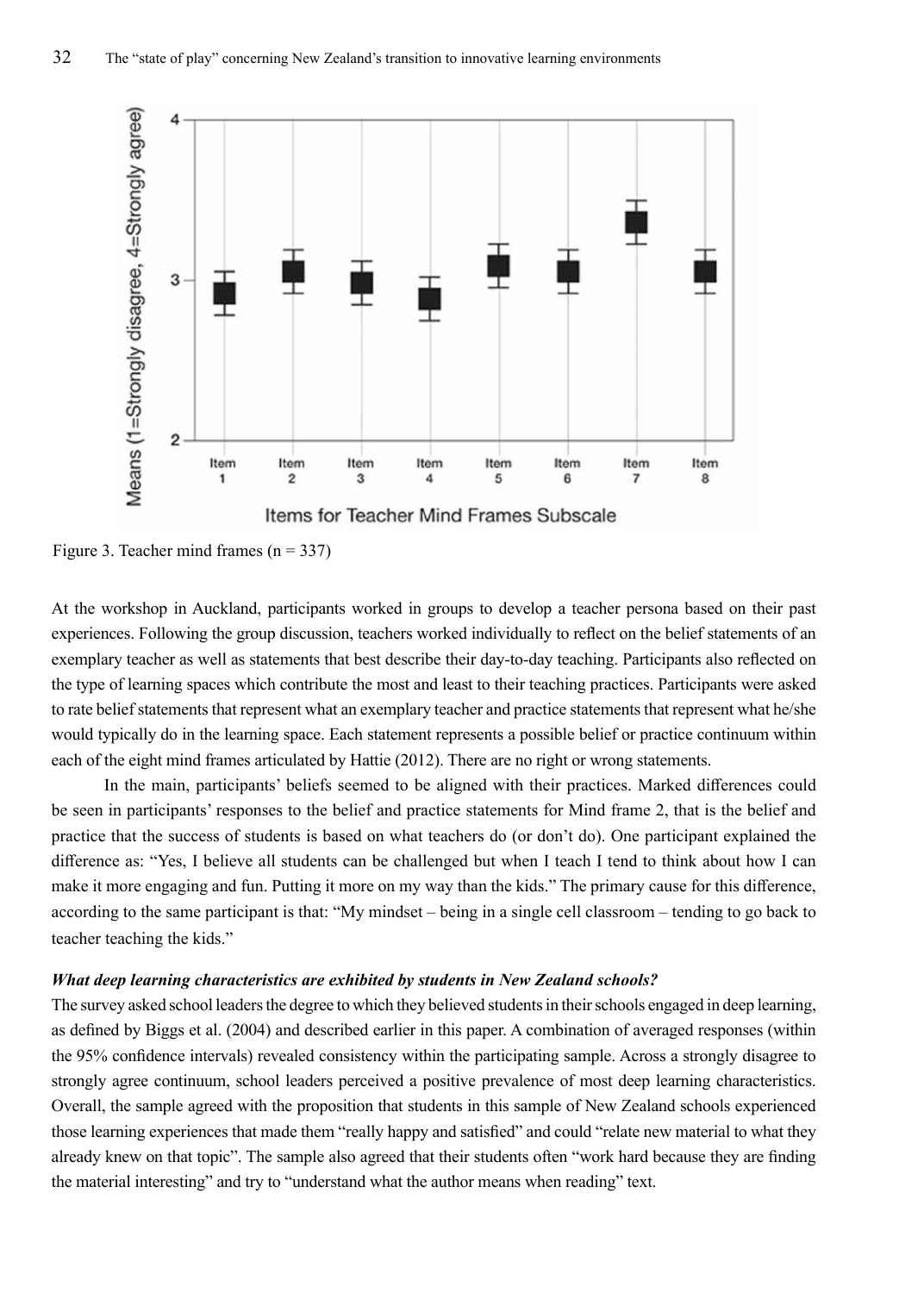Similarly, participants were consistent in observing that students exhibited lower levels of deep learning in regard to independent and non-classroom learning characteristics. These included the characteristics "spent their free time finding out more about interesting concepts discussed in class", "constructing theories that fit odd things together", and "come to most classes with questions in mind". Not only were these responses at a lower level than others, the analysis revealed a slight increase in the variance, or discrepancy, in participant responses.



Figure 4. Student deep learning  $(n = 337)$ 

At the workshop in Christchurch, participants were asked to model a deep learning scenario using craft material and Play mobile and Duplo figurines. They were then asked to discuss as a group the elements in their model scenario, which contribute and support deep learning. Participants identified several elements of the physical environment, which would contribute to enhancing student deep learning. These included:

- a range of spaces including mezzanine floor, reading nook, indoor and outdoor space, breakout space, quiet space, digital space, presentation space and "campfire" space;
- moveable furniture and fit outs such as walls, partitions, tables, create-a-space elements, cushions, furnishings, lighting, bi-fold windows and sliding doors;
- access to variety of tools including Information Technology (IT) devices, paper/pencil, books and music; and
- materials for hands-on activities.

According to participants, these elements of the physical environment could support deep learning through opportunities for increased "agency and choice", "collaboration" and "engagement" (in the classroom, with the community and globally). These elements would also support deep learning through offering a range of experiential learning experiences such as "personalised learning", "problem solving", "authentic learning", "reflection" and "discussion".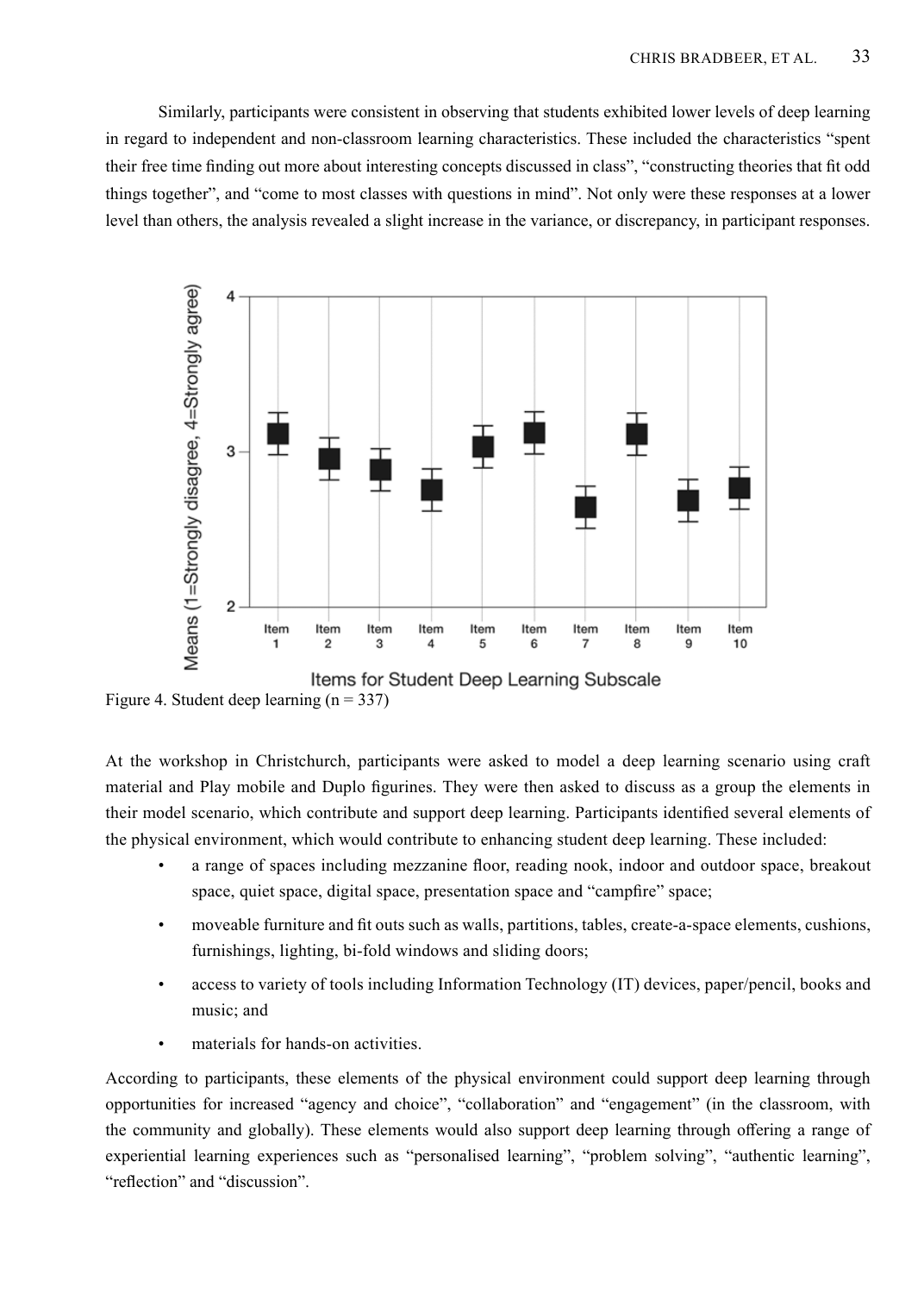## **Discussion**

A goal of this early phase of the ILETC project was to test some assumptions embedded in ILE conversations in New Zealand and across the globe. Are these ILEs really proliferating, and is it a case of "traditional" versus "open plan"? Is the "factory model" of instruction a myth or reality, and if reality does this impact our preparation of 21st century learners? Are teacher mind frames linked to the types of classrooms in which they teach? While the preliminary analysis of the data provided here cannot provide definitive yes or no answers to such complex questions, they provide enough evidence to move the assumptions surrounding ILETC from conjecture to probable fact.

ILEs are growing in number, but not proliferating with abandon. Within this large and well-distributed sample of New Zealand schools, more than two thirds of learning takes place in traditional classroom (Type A) settings. Open plan (Type E) designs are far from being the dominant alternative to the traditional space. In fact amongst ILEs, Type E designs are as equally represented as the types often described as "flexible" spaces – that is, those with operable walls, break-out spaces and a combination of large and mid-sized classrooms (Types  $B - D$ ).

The dominance of the "factory model" of instruction is evident in this sample. For more than two thirds of the time, learning in this sample happens within a teacher-centric approach to instruction and more than three-quarters of this teacher-centric instruction occurs in traditional classroom (Type A) settings.

What is initially less obvious in this early analysis is the degree to which types of spaces are linked to the types of learning that happens within. Of those schools reporting some proportion of team teaching, most indicated they deployed a significant proportion of Types A and B spaces. Many of the schools engaging significantly in team teaching had a higher proportion of Types D and E spatial layouts. Interestingly, there was a discernible number of schools with fairly traditional Types A and B spaces which still identified that a team teaching approach was their school's dominant pedagogical approach. On first reading, therefore, it would appear that given the predominance of traditional classes in this sample, and the reasonably positive perceptions of deep learning that is happening in all the participating schools, the type of space does not really matter in terms of promoting desirable 21st century learning habits; it is happening across the board, including in traditional classrooms and under teacher-centric instruction.



Figure 5. Mean teacher mind frames and student deep learning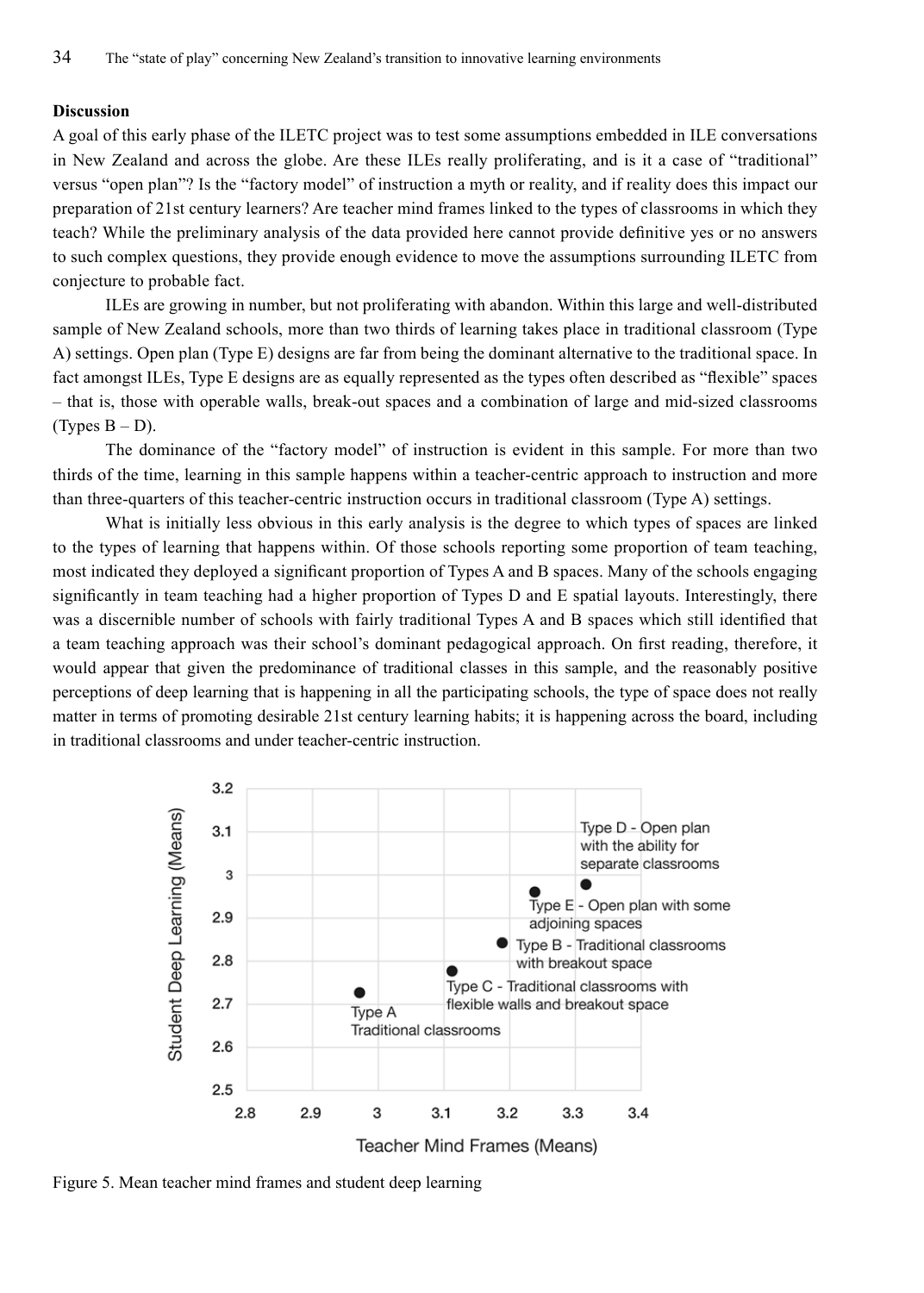Our broader dataset suggests otherwise. Preliminary correlation analyses of the full Australasian data (which a factorial MANOVA analysis has shown that there is no difference according to "country") are indicating trends suggesting that type of space does make a difference. While Types A and B, with team teaching as a pedagogical approach, may lead to positive student deep learning, the correlation analyses suggest that open plan learning spaces lead to even higher teacher mind frames and student deep learning. Represented in Figure 5, the data shows a strong relationship between teacher mind frames (x-axis), student deep learning (y-axis), and classroom type.

#### **Conclusion**

While significant investments are being made to deliver alternative learning spaces such as ILEs, the evidence has been absent to support the assumption that such spaces are better suited to accommodate the learning needs of 21st century learners. Without such evidence, it is difficult to justify the change in space designs and to equip teachers in such spaces to realise their potential.

This paper reports initial findings in a large research project that is designed to support teachers to succeed in this change. The data from the ILETC survey is beginning to indicate that traditional classrooms are associated with markedly lower characteristics of positive teacher mind frames and student deep learning. There is obviously a significant amount of teaching conducted in team modes that is taking place in spaces intended for didactic styles; that is, the spaces are not aligned with current practice but some success is evident in their outcomes. Conversely, all the types of ILEs are associated with the types of teacher thinking and student learning that is being sought by our community to meet the demands of a rapidly changing society.

As New Zealand moves from traditional to innovative learning spaces, evidence of the impact of this transition is required to direct meaningful and sustainable improvements in student learning outcomes. The Ministry of Education's participation in the large ILETC project is positioned to provide such evidence. With the participation of a significant number of schools in both New Zealand and Australia, the study should be able to provide robust specific recommendations to enable students in ILEs to prepare better for their futures.

## **Acknowledgements**

We would like to acknowledge the ILETC Project team, especially Dan Murphy for his contributions to the paper.

This research was supported under Australian Research Council's Linkage Projects funding scheme LP150100022.

#### **References**

- Beattie, V., Collins, B., & Mcinnes, B. (1997). Deep and surface learning: A simple or simplistic dichotomy? *Accounting Education, 6*(1), 1-12.
- Biggs, J. B. (1987). *Student approaches to learning and studying.* Research Monograph. Melbourne: Australian Council for Educational Research.
- Biggs, J. B., Kember, D., & Leung, D. Y. P. (2004). Examining the multidimensionality of approaches to learning through the development of a revised version of the Learning Process Questionnaire. *British Journal of Educational Psychology, 74*(2), 261-280.
- Blackmore, J., Bateman, D., Loughlin, J., O'Mara, J., & Aranda, G. (2011). *Research into the connection between built learning spaces and student outcomes.* Retrieved from: http://hdl.handle.net/10536/ DRO/DU:30036968
- Booth, P., Luckett, P., & Mladenovic, R. (1999). The quality of learning in accounting education: The impact of approaches to learning on academic performance. *Accounting Education, 8*(4), 277-300.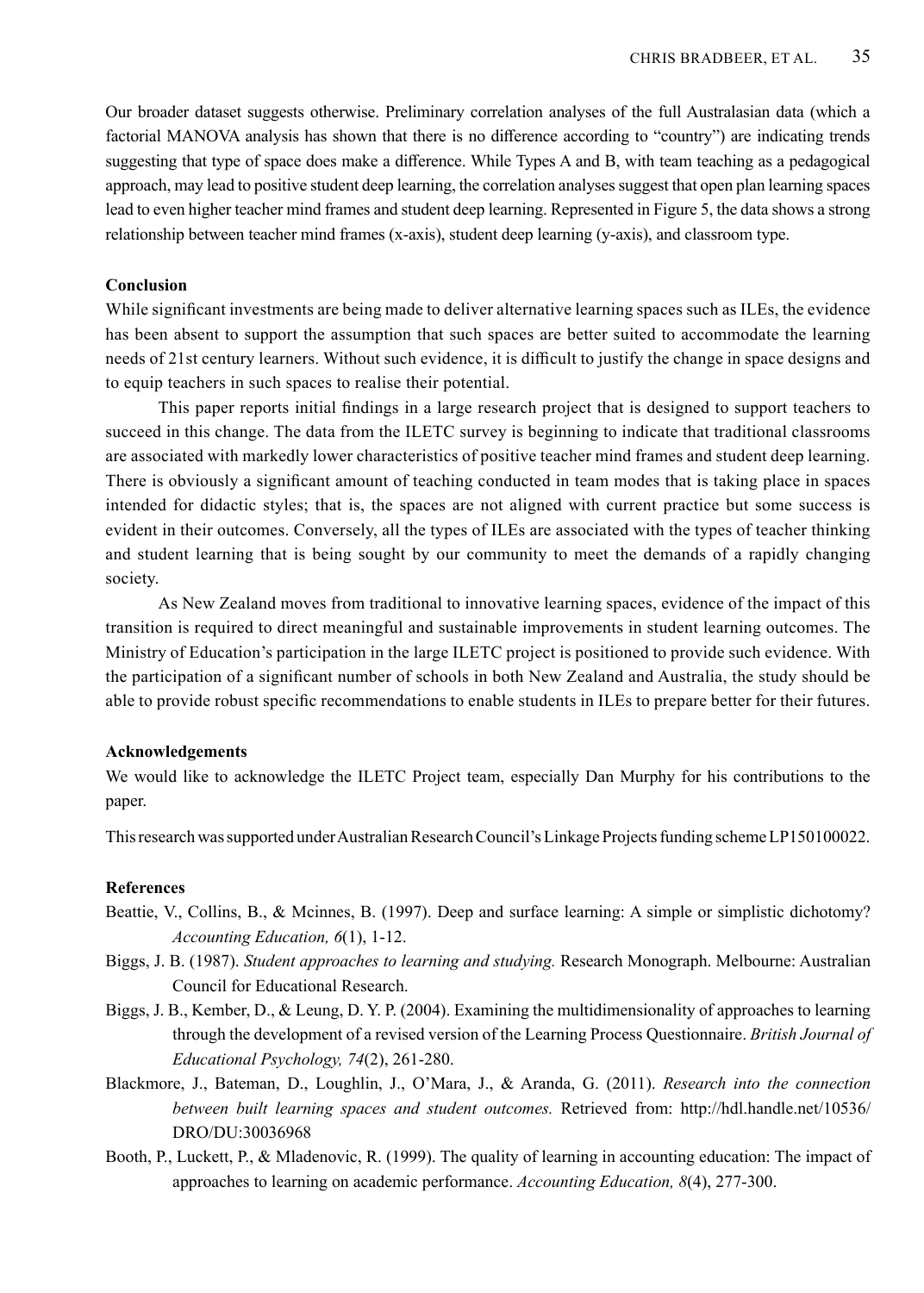Buchanan, R. (1992). Wicked problems in design thinking. *Design Issues, 8*(2), 5-21.

- Byers, T., Imms, W., & Hartnell-Young, E. (2014). Making the case for space: The effect of learning spaces on teaching and learning. *Curriculum and Teaching, 29*(1), 5-19.
- Cleveland, B., Newton, C., Fisher, K., Wilks, S., Bower, B., & Robinson, N. (2016). *Review of standard entitlement frameworks for schools & school site size and outdoor space requirements (including Special Schools & Special Developmental Schools). Department of Education and Training. Study 2 & 4 – Recommendations for an updated facilities framework & proposed School Facility Area Guidelines.* (Unpublished report). Melbourne: LEaRN.
- Dovey, K., & Fisher, K. (2014). Designing for adaptation: The school as socio-spatial assemblage. *The Journal of Architecture, 19*(1), 43-63.
- Fullan, M., & Langworthy, M. (2014). *A rich seam: How new pedagogies find deep learning.* Retrieved from: http://www.michaelfullan.ca/wp-content/uploads/2014/01/3897.Rich\_Seam\_web.pdf
- Hattie, J. (2009). *Visible learning: A synthesis of over 800 meta-analysis relating to achievement.* Abingdon: Routledge.
- Hattie, J. (2012). *Visible learning for teachers: Maximizing impact on learning.* Abingdon: Routledge.
- Imms, W., Cleveland, B., & Fisher, K. E. (2016). *Evaluating learning environments. Snapshots of emerging issues, methods and knowledge.* Rotterdam: Sense Publishing.
- Kimbell, L. (2009). *Beyond design thinking: Design-as-practice and designs-in-practice.* Paper presented at the CRESC 5th Annual Conference. University of Manchester, Manchester.
- Kolb, A., & Kolb, D. (2005). Learning styles and learning spaces: Enhancing experiential learning in higher education. *Academy of Management Learning & Education, 4*(2), 193-212.
- LeCompte, M. D., & Preissle, J. (1993). *Ethnography and qualitative design in educational research (2nd ed.).*  San Diego, CA: Academic Press.
- Lyke, J. A., & Young, A. J. K. (2006). Cognition in context: Students' perceptions of classroom goal structures and reported cognitive strategy use in the college classroom. *Research in Higher Education, 47*(4), 477-490.
- McEntee, K., Brandalise, I., Goncalves, R. D., Riendeau, S., Thao, K., & Grocott, L. (2016). *Archipelago of possibilities: Priming teachers to reflect on intrinsic motivations for change.* Pilot project report. ILETC Project. Retrieved from http://www.iletc.com.au/wp-content/uploads/2016/03/archipelagoreport-for-ILETC-project.pdf
- Ministry of Education. (2011). *The New Zealand school property strategy 2011-2021.* Retrieved from: http://www. minedu.govt.nz/NZEducation/EducationPolicies/Schools/SchoolOperations/~/media/MinEdu/Files/ EducationSectors/PrimarySecondary/PropertyToolbox/StateSchools/SchoolPropertyStrategy201121. pdf
- Ministry of Education. (2016a). *The impact of physical design on student outcomes.* Retrieved from: http://www. education.govt.nz/assets/Documents/Primary-Secondary/Property/School-property-design/Flexiblelearning-spaces/FLS-The-impact-of-physical-design-on-student-outcomes.pdf
- Ministry of Education. (2016b). *Māui whakakau, kura whakakau the impact of physical design on Māori and Pasifika student outcomes.* Retrieved from: http://www.education.govt.nz/assets/Documents/Primary-Secondary/Property/School-property-design/Flexible-learning-spaces/FLS-Maui-whakakau-kurawhakakau.pdf
- Monahan, T. (2005). *Globalization, technological change, and public education*. New York, NY: Routledge.
- Newton, C., Wilks, S., Hes, D., Aibinu, A., Crawford, R. H., Goodwin, K., & Aye, L. (2012). More than a survey: An interdisciplinary post-occupancy tracking of BER schools. *Architectural Science Review, 55*(3), 196-205.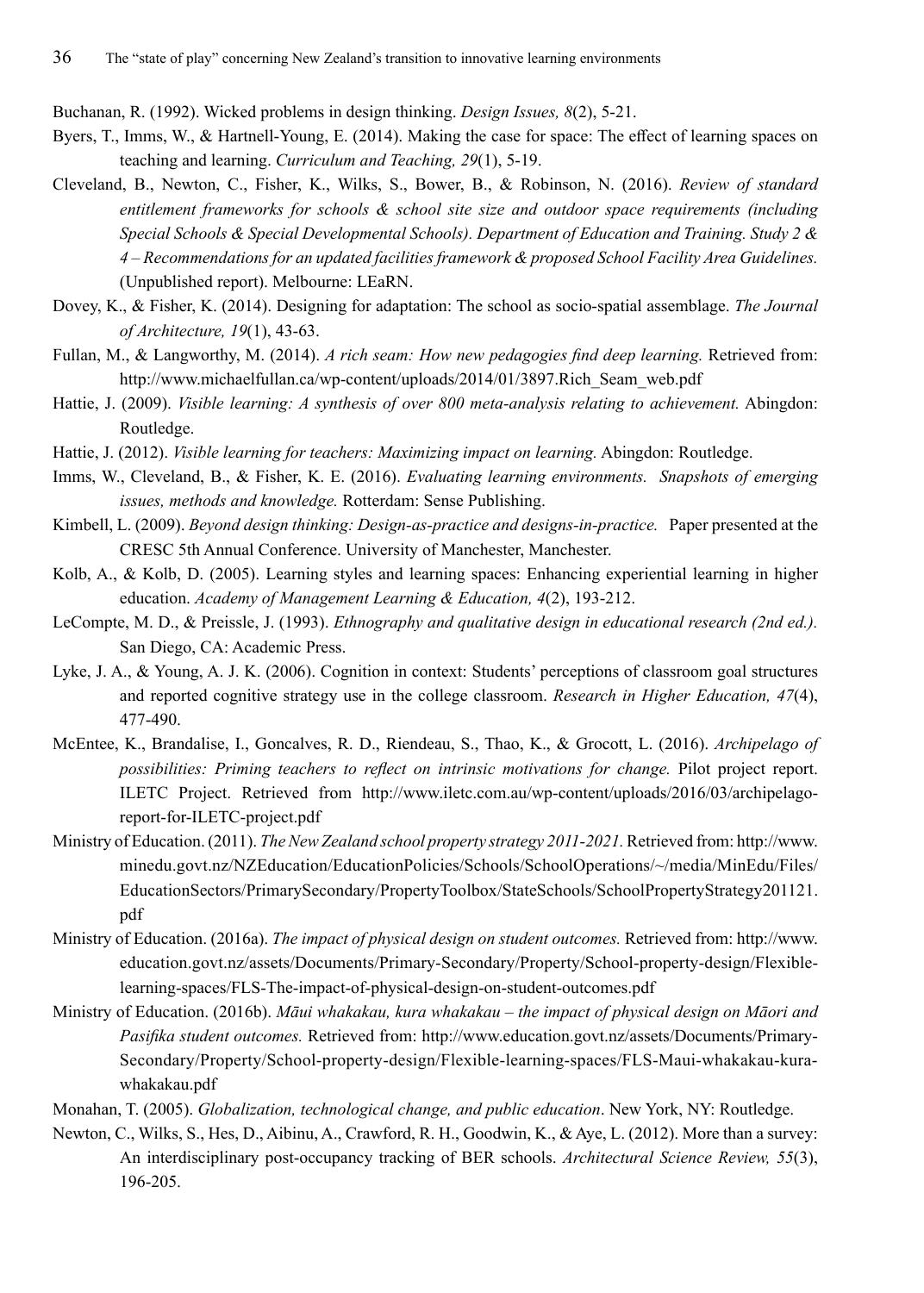- Organisation for Economic and Co-operative Development (OECD). (2013). *Innovative learning environments, educational research and innovation.* Retrieved from http://dx.doi.org/10.1787/9789264203488-en Ramsden, P. (1992). *Learning to teach in higher education.* London: Routledge.
- Tait, K. (2009). Understanding tertiary student learning: Are they independent thinkers or simply consumers and reactors? *International Journal of Teaching and Learning in Higher Education, 21*(1), 97-207.
- Woodman, K. (2011). *Re-placing flexibility: An investigation into flexibility in learning spaces and learning.* (Unpublished thesis), Melbourne University, Melbourne.
- Woolner, P., Clark, J., Laing, K., Thomas, U., & Tiplady, L. (2014). A school tries to change: How leaders and teachers understand changes to space and practices in a UK secondary school. *Improving Schools, 17*(2), 148-162.
- Zhao, Y. (2011). *World class learners: Educating creative and entrepreneurial students.* Thousand Oaks, CA: Corwin.

# **Authors**

**Chris Bradbeer** is an associate principal at Stonefields School in Auckland, where he has been involved in establishing and developing a vision for teaching and learning, building teacher capacity and having the opportunity to consider "what might be possible" in a new school setting. He is a research fellow (part time) on the ILETC project. Chris' interest is particularly focused on the opportunities engendered by the provision of new learning spaces. He is currently completing a PhD investigating the nature of collaborative teacher practices in innovative learning environments in New Zealand.

Email: chris.bradbeer@unimelb.edu.au

**Marian Mahat** is the lead research fellow of the ILETC project. As the research manager, she oversees all research activities and the dissemination of project findings. Marian has more than twenty years of professional and academic experience, spanning several Australian universities, the Australian Federal and local governments, as well as the private sector. Highly proficient in both quantitative and qualitative research methods, she has worked on collaborative projects, written numerous publications and presented in conferences in education. Her research focus is in student learning and outcomes in different learning and teaching contexts.

Email: marian.mahat@unimelb.edu.au

**Terry Byers** is director of the Centenary Library and Innovation in Learning at the Anglican Church Grammar School (Churchie) in Brisbane, where he oversees the work with teachers to understand better their pedagogical practice in technology-enabled contemporary learning environments and how this affects learning outcomes. He is a research fellow (part-time) on the ILETC project. Terry recently completed his PhD dissertation in conjunction with the *Evaluating 21st Century Learning Environments* ARC Linkage project focusing on empirical evidence of the impact of innovative learning environments. His thesis derived quantitative methods to ascertain the impact of different learning spaces on teachers and students. Email: terry.byers@unimelb.edu.au

**Ben Cleveland,** PhD is a senior lecturer in the Faculty of Architecture, Building and Planning at the University of Melbourne. His current research with the Learning Environments Applied Research Network (LEaRN) includes acting as a chief investigator for the ARC Linkage Project *Innovative Learning Environments and Teacher Change*, leading a three-year program of learning environment evaluation for Catholic Education in Melbourne and Parramatta, and translational briefing for the Footscray Learning Precinct (Victoria). He